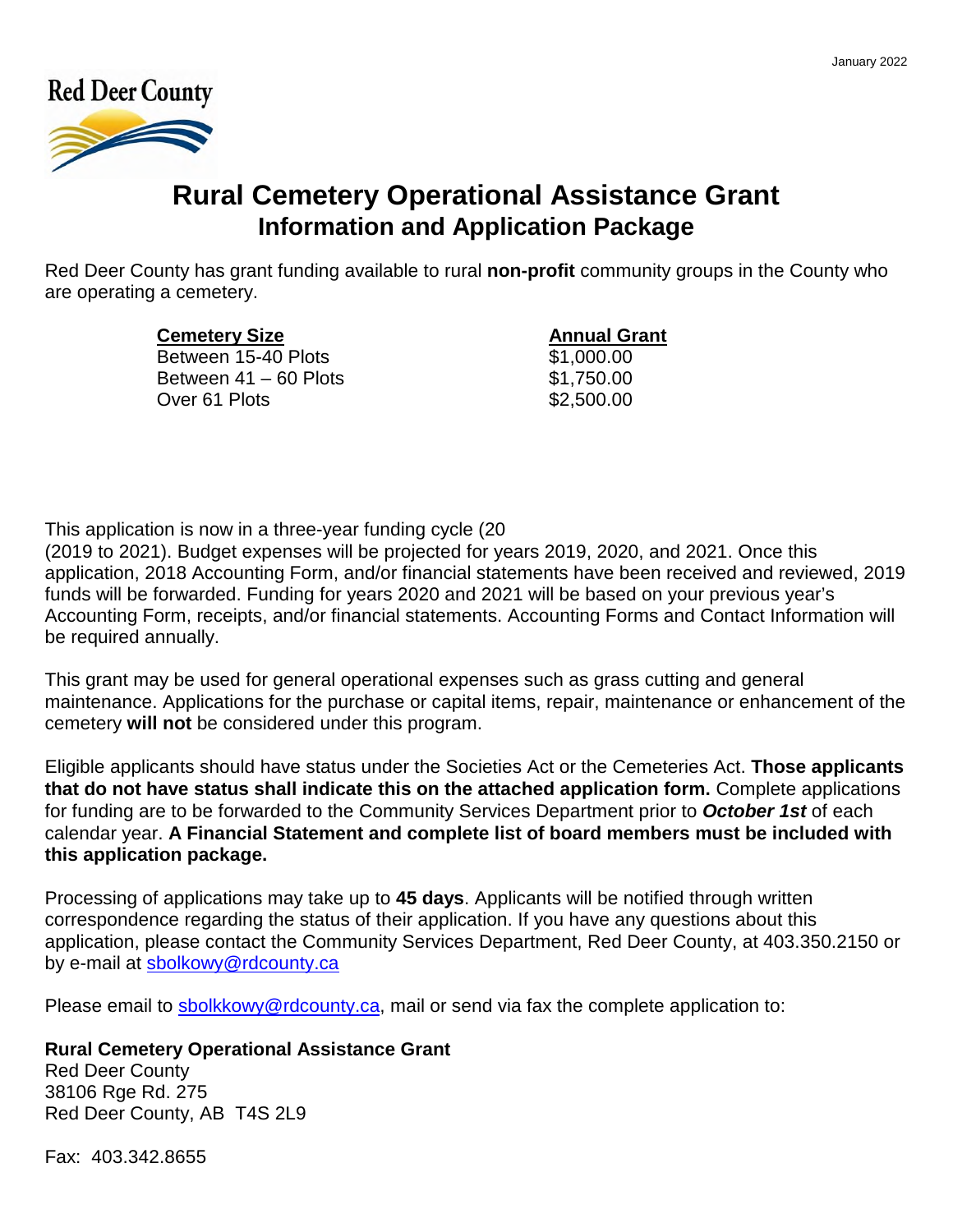

# **Rural Cemetery Operational Assistance Grant**

# **Application Form**

Date: **Date: Date: Date: Date: Date: Date: Date: Date: Date: Date: Date: Date: Date: Date: Date: Date: Date: Date: Date: Date: Date: Date: Date: Date: Date: Date: Date:**

#### **Grant Application Form**

Red Deer County's objective in creating an Application form for the **Cemetery Operational Assistance Grant** is to simplify and standardize the granting process. **Please note that a budget is required for this application.** When applying for this grant, kindly provide the information requested below:

| Cemetery Legal Land Location: We are a series of the contract of the contract of the contract of the contract of the contract of the contract of the contract of the contract of the contract of the contract of the contract |                    |
|-------------------------------------------------------------------------------------------------------------------------------------------------------------------------------------------------------------------------------|--------------------|
|                                                                                                                                                                                                                               |                    |
| <b>Primary Contact:</b><br>and the control of the control of the control of the control of the control of the control of the control of the                                                                                   |                    |
| <b>Mailing Address:</b><br>(All correspondence and cheques will be mailed to this address)                                                                                                                                    | <b>POSTAL CODE</b> |
|                                                                                                                                                                                                                               |                    |
| E-mail Address:                                                                                                                                                                                                               |                    |
|                                                                                                                                                                                                                               |                    |
|                                                                                                                                                                                                                               |                    |
| 1. Is your cemetery providing burial plots to residents of Red Deer County? _______________________                                                                                                                           |                    |
|                                                                                                                                                                                                                               |                    |
| 3. Provide a brief description of how grant funds will be utilized?                                                                                                                                                           |                    |
|                                                                                                                                                                                                                               |                    |
|                                                                                                                                                                                                                               |                    |
|                                                                                                                                                                                                                               |                    |
|                                                                                                                                                                                                                               |                    |
|                                                                                                                                                                                                                               |                    |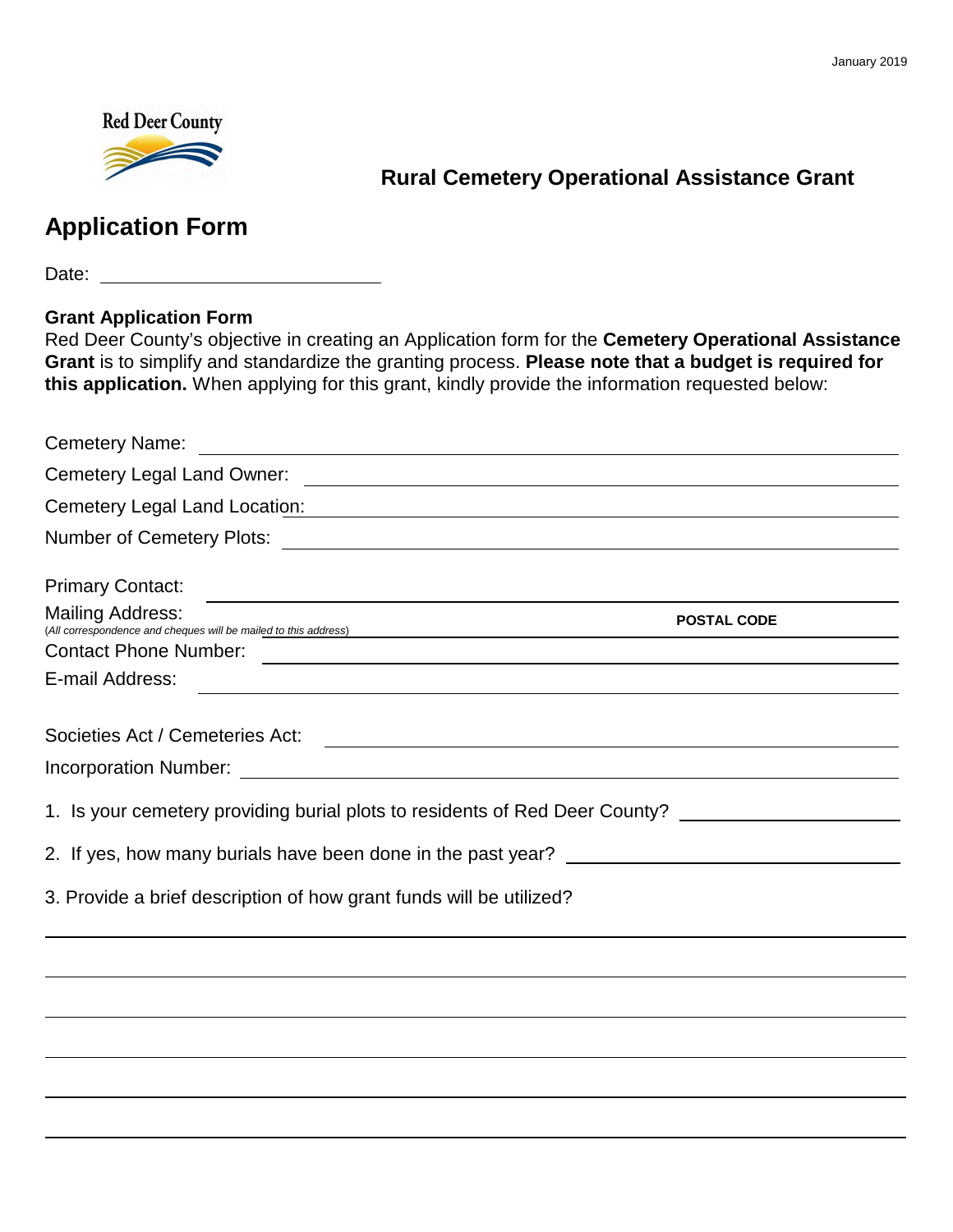### **PROJECTED BUDGETS – Years 2019, 2020, 2021:**

## **CEMETERY BUDGET**

| <b>EXPENSES:</b>                                      |                          | 2019   | 2020   | 2021   |
|-------------------------------------------------------|--------------------------|--------|--------|--------|
| <b>Bank Charges:</b>                                  |                          |        |        |        |
| Communications:<br>(Telephone, postage,<br>Fax bills) |                          |        |        |        |
| Insurance:                                            |                          |        |        |        |
| Maintenance:                                          | Parking Lot              |        |        |        |
|                                                       | Yard/Weeds               |        |        |        |
|                                                       | Equipment                |        |        |        |
|                                                       | Grass (mowing)           |        |        |        |
| Supplies:                                             | Office                   |        |        |        |
|                                                       | <b>Computers/Printer</b> |        |        |        |
| Other Expenses:                                       |                          |        |        |        |
|                                                       |                          |        |        |        |
| <b>TOTAL EXPENSES:</b>                                |                          | \$0.00 | \$0.00 | \$0.00 |

| <b>REVENUE:</b> (List all revenue sources)        | 2019   | 2020   | 2021   |
|---------------------------------------------------|--------|--------|--------|
| Grants:<br>(DO NOT INCLUDE RED DEER COUNTY GRANT) |        |        |        |
| Donations:                                        |        |        |        |
| Other:                                            |        |        |        |
| <b>TOTAL REVENUE:</b>                             | \$0.00 | \$0.00 | \$0.00 |
| <b>NET OPERATING COSTS:</b>                       | \$0.00 | \$0.00 | \$0.00 |

#### **AMOUNT REQUESTED FROM RED DEER COUNTY:**